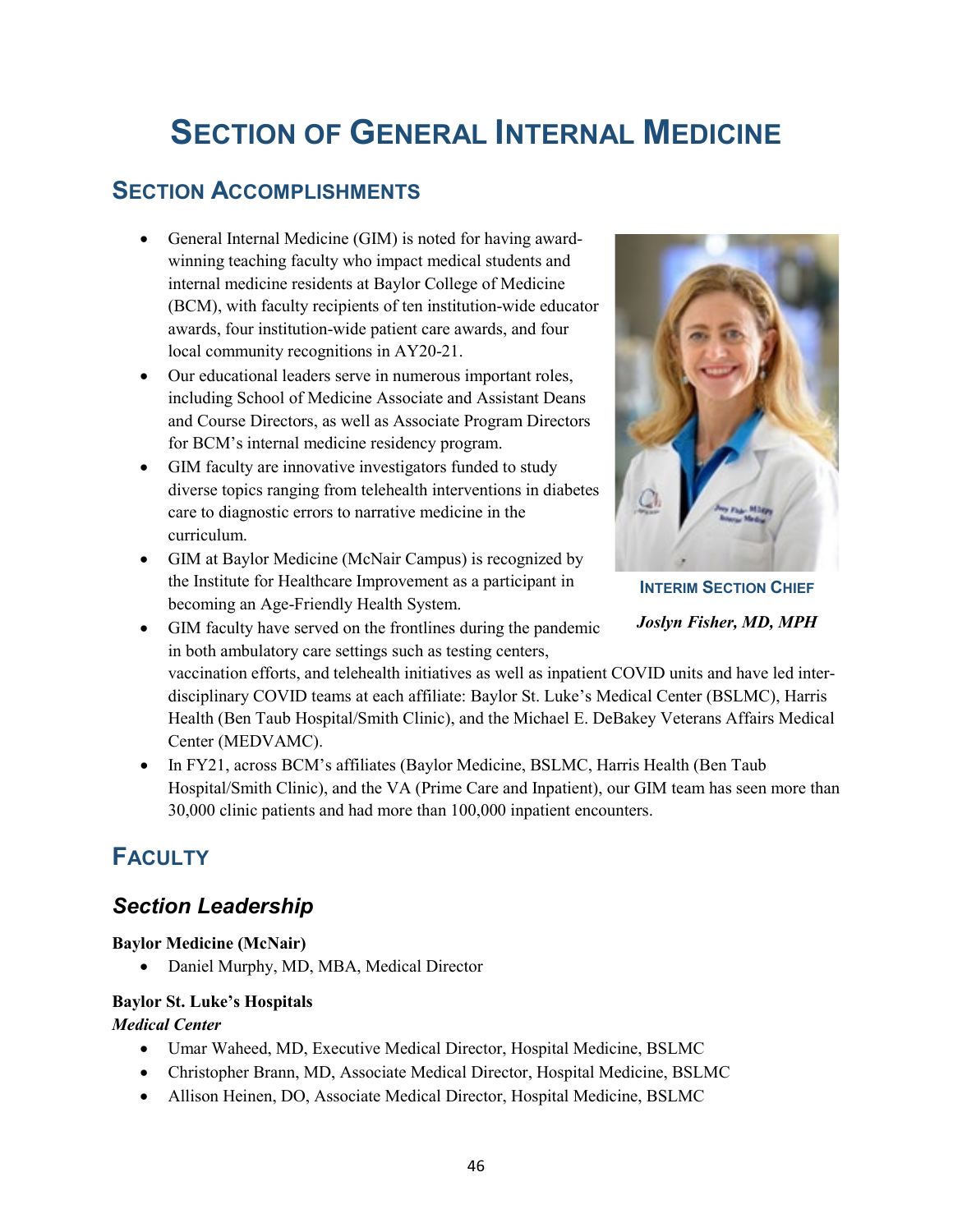• Elie Jarrouge, MD, Associate Medical Director, Hospital Medicine, BSLMC

#### *Sugar Land*

• Surinder Kaul, MD, Medical Director, Hospital Medicine, CHI St. Luke's Health, Sugar Land **Hospital** 

#### *Vintage*

• Shazia Sheikh, MD, Medical Director, Hospital Medicine, St. Luke's Health, The Vintage Hospital

#### **Harris Health (Ben Taub Hospital and Smith Clinic)**

- Joslyn Fisher, MD, MPH, Chief, SGIM, Harris Health (Ben Taub/Smith Clinic)
- Jennifer Chen, MD, Director, Hospital Medicine, Ben Taub General Hospital
- Lee Lu, MD, Medical Director, Smith Clinic and Director of Ambulatory Services GIM at HHS

#### **Michael E. DeBakey Veterans Affairs Medical Center**

- Andrew Caruso, MD, Director Hospitalist Service, MEDVAMC
- Feibi Chi, Pharm D, Director, Pharm D, MEDVAMC
- Rola El-Serag, MD, Director, Women's Health Center, MEDVAMC
- Himabindu Kadiyala, MD, Director, Prime Care Service, MEDVAMC
- Cory Ritter, MD, Associate Director, Hospitalist Service, MEDVAMC
- Hossam Safar, MD, Director, EC-IM, MEDVAMC

### *Educational Leadership*

#### **Undergraduate Medical Education**

- Rajeev Balchandani, MD, Associate Director, Patient Physician & Society 3
- Andrew Caruso, MD, Director, Core Clerkship
- Cara Foldes, MD, Director of Foundational Sciences
- Lindsey Gay, MD, Associate Director, Core Clerkship
- David Hilmers, MD; Colleen Keough, MD, MPH, Pathway Leadership, Global Health of Pathway Leadership
- Nadia Ismail, MD, Associate Dean of Curriculum
- Claudine Johnson, MD, Associate Director, D-DASH
- Lubna Khawaja, MD, Director/Coordinator, Internal Medicine UME Electives
- Anita Kusnoor, MD, Director, Patient, Physician, & Society 3 and Director, Medicine Subinternship AND Chair, Baylor CPX Exam Committee and Vice Chair, Sub-Internship Committee
- Niraj Mehta, MD, Director, Ben Taub Hospital Bedside Physical Exam Rounds
- Lee Poythress, MD, Assistant Dean of Student Affairs
- Katie Scally, MD, Course Co-Director, Transition of Clinics

#### **Graduate Medical Education**

- Anoop Agrawal, MD Program Director, Medicine-Pediatrics Residency
- Jaime Rueda, MD, Associate Program Director, Medicine -Pediatrics Residency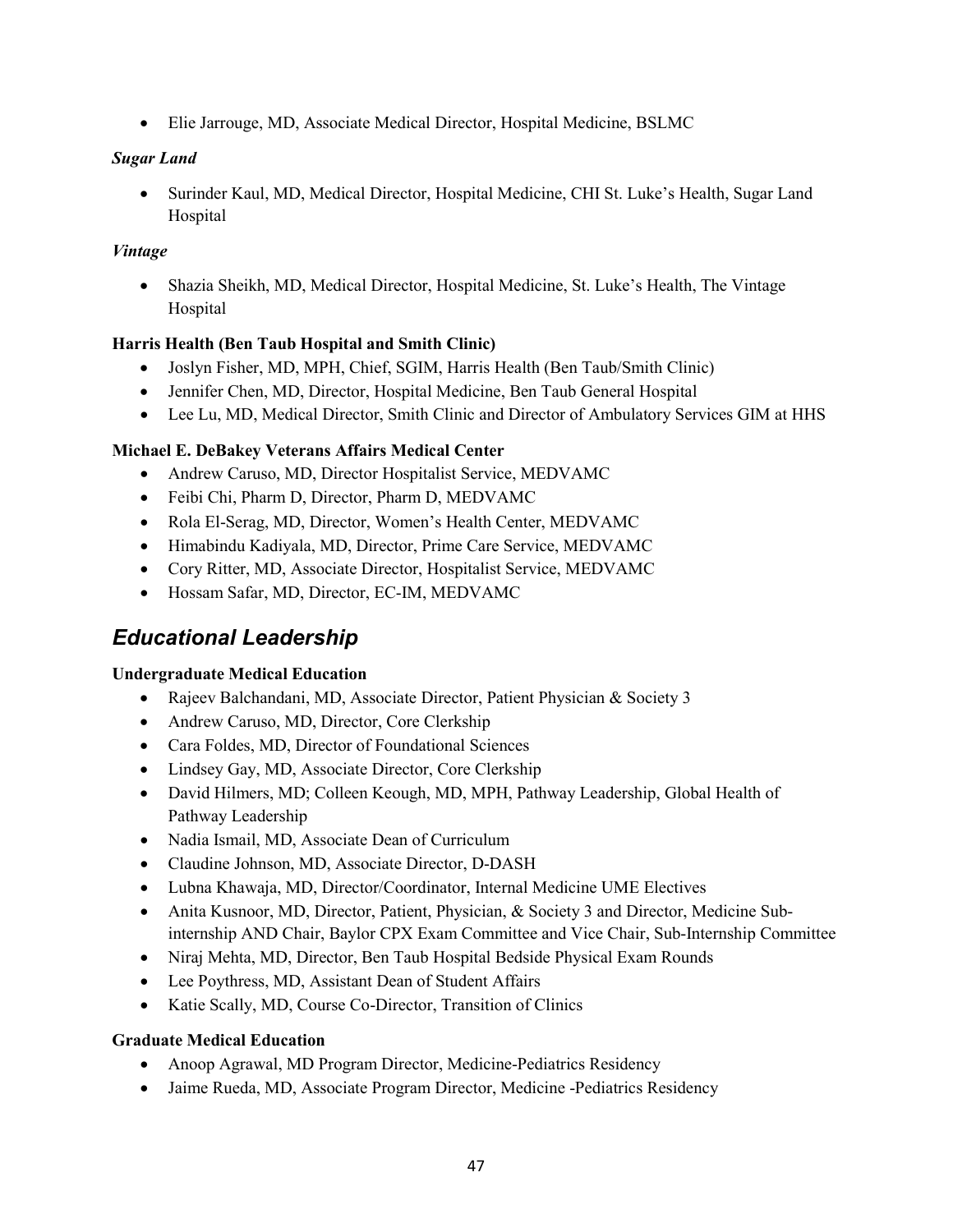• Erica Lescinskas, MD, Lee Lu, MD, Achilia Morrow, MD, MPH, Zaven Sargsyan, MD, Chirayu Shah, MD, Stephanie Sherman, MD, Associate Program Directors, Internal Medicine Residency Program

#### **CME**

- Joslyn Fisher, MD, MPH; Cara Foldes, MD, MPH, Co-Directors, GIM RSS (CME)
- Stephanie Sherman, MD, Faculty Educator Orientation Series, Co-Director

### *Faculty: General Internal Medicine*

#### **Harris Health System-Ben Taub Hospital and Smith Clinic**

#### **Professor**

• David C. Hilmers, MD

#### **Emeritus Faculty**

- Barry H. Goodfriend, MD
- Ruth Falik, MD

#### **Associate Professor**

- Anoop Agrawal, MD
- Joslyn W. Fisher, MD, MPH
- Nadia Ismail, MD, MPH, MEd
- Anita V. Kusnoor, MD
- Erica H. Lescinskas, MD
- Doris Lin, MD
- Lee B. Lu, MD
- Niraj Mehta, MD
- Achilia Morrow, MD, MPH
- Ricardo E. Nuila, MD
- Edward L. Poythress, MD
- Rosa M. Schmidt, MD, MPH
- Chirayu J. Shah, MD
- Wayne X. Shandera, MD
- Diana E. Stewart, MD

#### **Assistant Professor**

- Nabid Ahmed, MD
- Salman Ahmed, MD
- Stephen Boone, MD
- Roberto H. Cavazos, MD
- Jennifer A. Chen, MD
- Regina Cuchapin, MD
- Priti Dangayach, MD
- Catherine L. Daniel, MD
- Anna Dolgner, MD
- Christian D. Eckman, MD
- Fabrizio Canepa Escaro, MD
- Cara A. Foldes, MD
- David Garrett, MD
- Ashish Gupta, MD
- Wajeeha Hussain, MD
- Colleen A. Keough, MD
- Riaz Khan, MD
- Lubna U. Khawaja, MD
- Maureen W. Kimani, MD
- Thaddaeus May, MD
- David S. McCants, MD
- Meroe B. Morse, MD
- Hong Loan Nguyen, MD
- Matthew Novakovic, MD
- Edgardo Ordonez, MD
- Vishal V. Patel, MD
- Alec Rezigh, MD
- Marc D. Robinson, MD
- Jaime J. Rueda, MD
- Zaven Sargsyan, MD
- Katie Scally, MD
- Vandana Shah, MD
- Mesha Shaw, MD
	- Stephanie V. Sherman, MD
- Ryan S. Shook, MD
- Michael H. Siegelman, MD
- Julian Swanson, MD
- Elizabeth Vaughan, DO
- Youshi Yin, MD
- Hal Zhang, MD

#### **Instructor**

• Derek Nusbaum, MD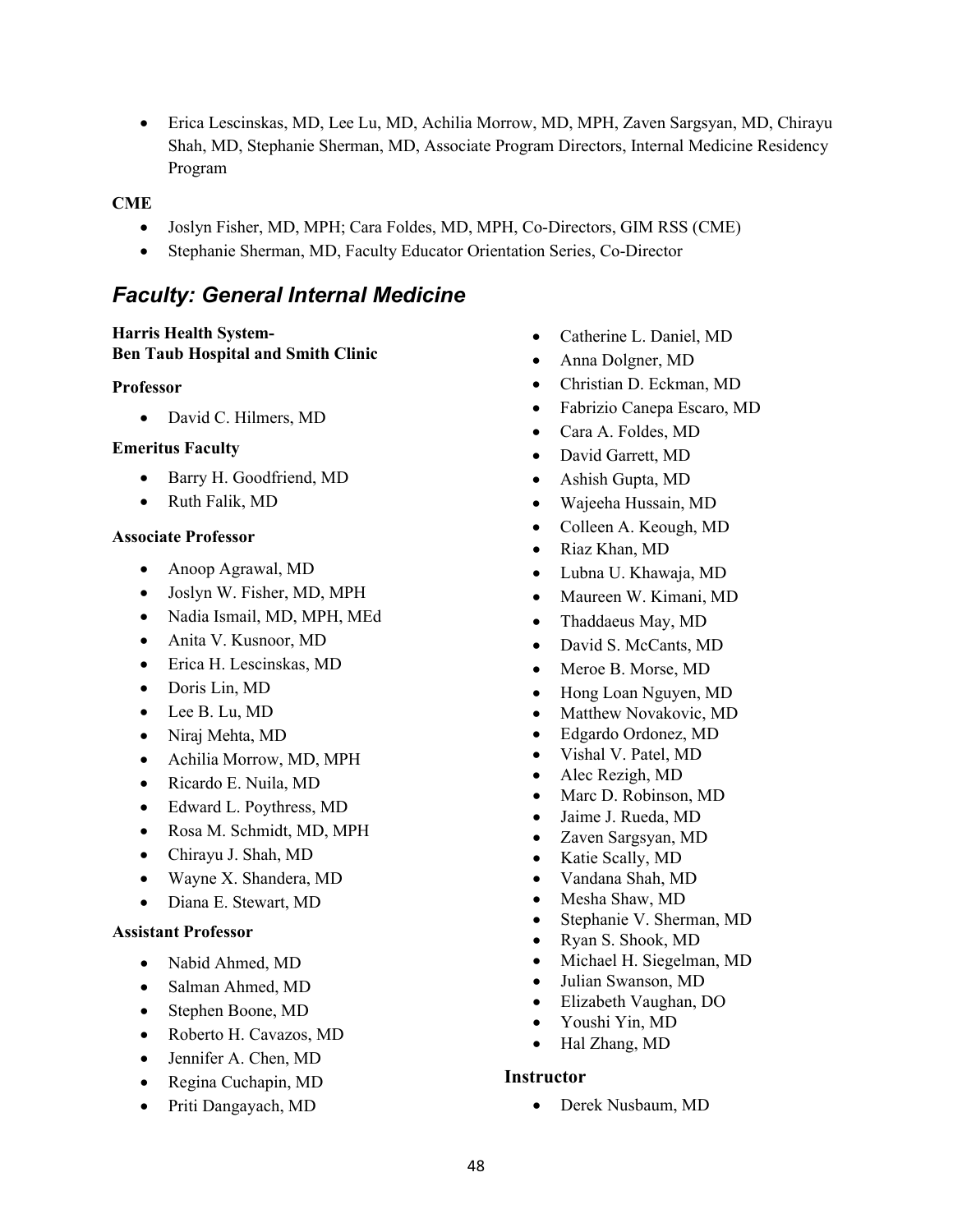#### **Baylor St. Luke's Hospitalists**

#### **Assistant Professor**

- Titilola R. Adio-Oduola, MD
- Neeraj Agrawal, MD
- Homaira Ahmed, MD
- Mahmoud Allahham, MD
- Kayley M. Clemings Ancy, MD
- Khannan Athreya, MD
- Heather R. Bartsch, MD
- Alok Bhattarai, MD
- Christopher S. Brann, MD
- Sophia Chang, MD
- Kinjal Changela, MD
- Amy Ciborowski, MD
- Narendra Civunigunta, MD
- Sonal Gadicherla, MD
- Irene Gelman, MD
- Allison Heinen, DO
- Jennifer Hsu, MD
- Chimkama Ngozi Ibe, MD
- Elie Jarrouge, MD
- Safeera Javed, MD
- Nehal Patel Jain, MD
- Surinder Kaul, MD
- Sung In Hillary Kim-Vences, MD
- Ya Li, MD
- James Liu, DO
- Caleb Melancon, MD
- Omar F. Merchant, MD
- Swathishta Murali, MD
- Jackson Murrey-Ittmann, MD
- Roopa L. Nalam, MD
- Robert Obeid, MD
- Nnenna Onochie, MD
- Laura Pierce, MD
- Syed-Saleem Shamsee, MD
- Shazia Sheikh, MD
- Matthew Shieh, MD
- Michael Shieh, MD
- Mona Shiekh Sroujieh, MD
- Umar Waheed, MD
- Catherine M. Wilson, MD
- Ahmed Yousif, MD
- Shireen Zindani, MD

#### **Instructor**

- Sai Padmaja Achanta, PA-C
- Atinuke Banjo, MSN, APRN, FNP-C
- Nerville Pis-an Futalan, APRN-CNP
- Angela Pointer Hare, ACNP

#### **Baylor Medicine- McNair**

#### **Associate Professor**

• Daniel R. Murphy, MD, MBA

#### **Assistant Professor**

- Eloy Cavazos Jr., MD
- Sharon W. Chen, MD
- Sobia Khan, MD
- Derek W. Meeks, MD
- Vani Potluri, MD
- Ralph S. Rosenbaum, MD
- Ryan C. Thomas, MD
- Zehra Tosur, MD
- Isabel Valdez, MPAS, PA-C

#### **Michael E. DeBakey VA Medical Center**

#### **Professor**

• Joan A. Friedland, MD

#### **Associate Professor Emeritus**

• Jagadeesh S. Kalavar, MD

#### **Associate Professor**

- Jeffrey T. Bates, MD
- Rola E. El-Serag, MD
- Himabindu Kadiyala, MD
- Anna Kolpakchi, MD
- Sabina M. Lee, MD
- Radha M. Rao, MD
- James W. Scheurich, MD

#### **Assistant Professor**

- Adelaide A. Adjovu, MD
- Marnie Bello Aguasvivas, MD
- Rajeev Balchandani, MD
- David Berman, MD
- Jonmenjoy Biswas, MD
- Andrew Caruso, MD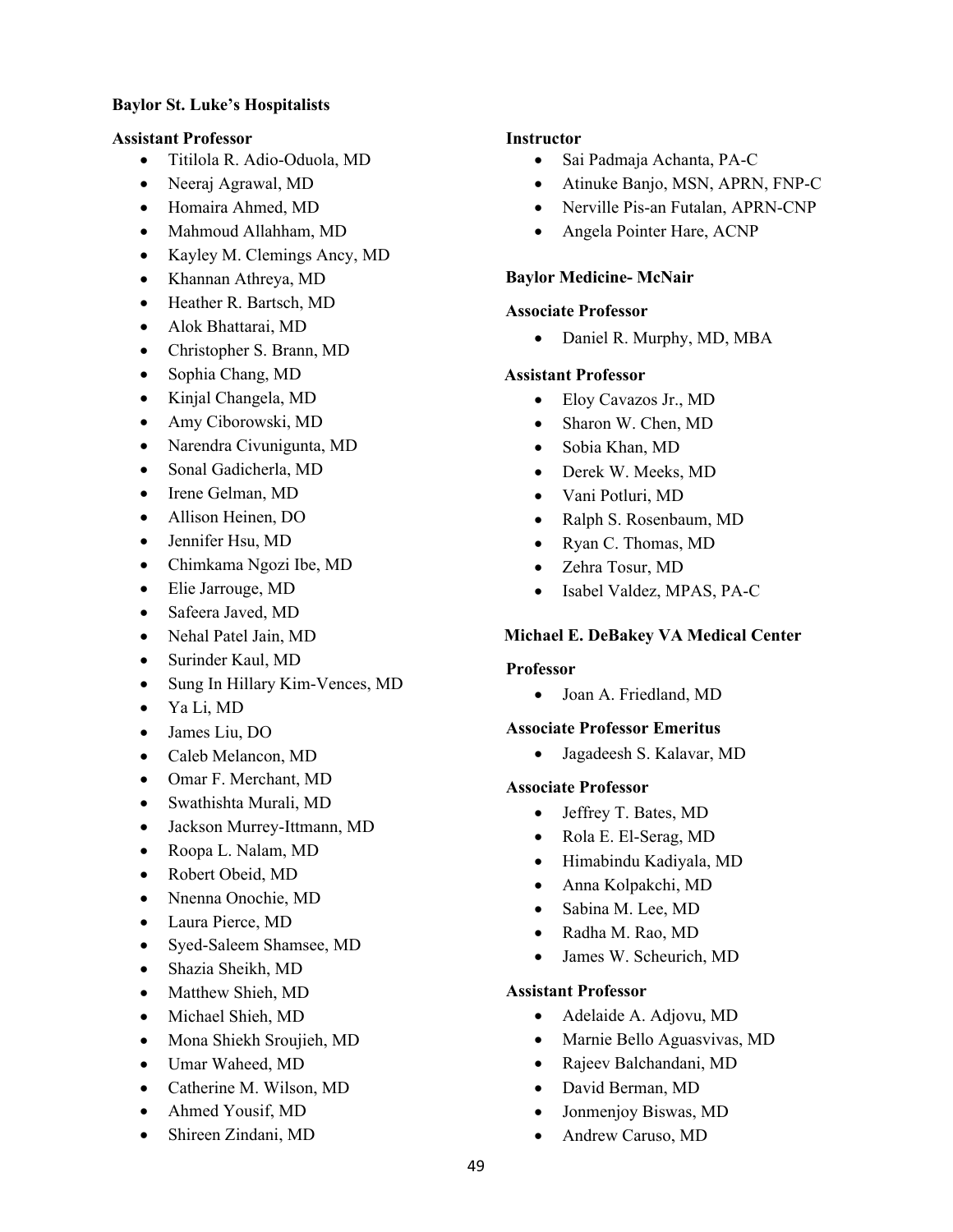#### **Michael E. DeBakey VA Medical Center**

#### **Assistant Professor Instructor**

- Daniel S. Debrule, MD
- Megan A. Edmonsond, MD
- Yaw Frimpong-Badu, MD
- Lindsey J. Gay, MD
- Utpal Ghosh, MD
- Richa Gupta, MD
- Samir Mohamed Haq, MD
- Kamal Hirani, MD
- Fatima Jafri, MD
- Claudine Johnson, MD
- Jing Kees, MD
- Babin Kurian, MD
- Riyad Kherallah, MD
- Jonathan Lim, MD
- Almer R. Love II, MD
- Maria Maldonado, MD
- Cody W. Moore, MD
- Jung H. Park, MD
- Glynda Jane C. Raynaldo, MD
- Cory D. Ritter, MD
- Hossam M. Safar, MD
- Tin Sein, MD
- Atur Sheth, MD
- Robert Streciki, MD
- Bryan J. Sowers, MD
- Kelly L. Thomas, MD
- Anne Utech, MD
- Mini Varughese, MD

- Sylvester Agbahiwe, Pharm. D
- Christine Aguilar, Pharm. D
- Oluwatoyin Ayodele Arije, Pharm. D
- Erene M. Attia, Pharm. D
- Austin De La Cruz, Pharm. D
- Michael A. Gillette, Pharm. D
- Brittany Gallagher Heyde, Pharm. D
- Stephanie J. Gryzmala, Pharm. D
- Fiona Imarhia, Pharm. D
- Regina Issac, Pharm. D
- Shani King, Pharm. D
- Janeca N. Malveaux, Pharm. D
- Yavonne Martinez, Pharm. D
- John Mbue, Pharm. D
- Angelena McBayne, Pharm. D
- Scott McDowell, Pharm. D
- Jetavia J. Moody, Pharm. D
- Arezo Noormohammadi, Pharm. D
- James Papadatos, Pharm. D
- Christina E. Pereira, Pharm. D
- Caroline N. Pham, Pharm. D
- Shazia A. Raheem, Pharm. D
- Alok Salgia, Pharm. D
- Chandler Schexnayder, Pharm. D
- Shaila Sheth, Pharm. D
- Sania Sultan, Pharm. D
- Tomi L. Swain, Pharm. D
- Matthew A. Wanat, Pharm. D
- Sonya R. Wilmer, Pharm. D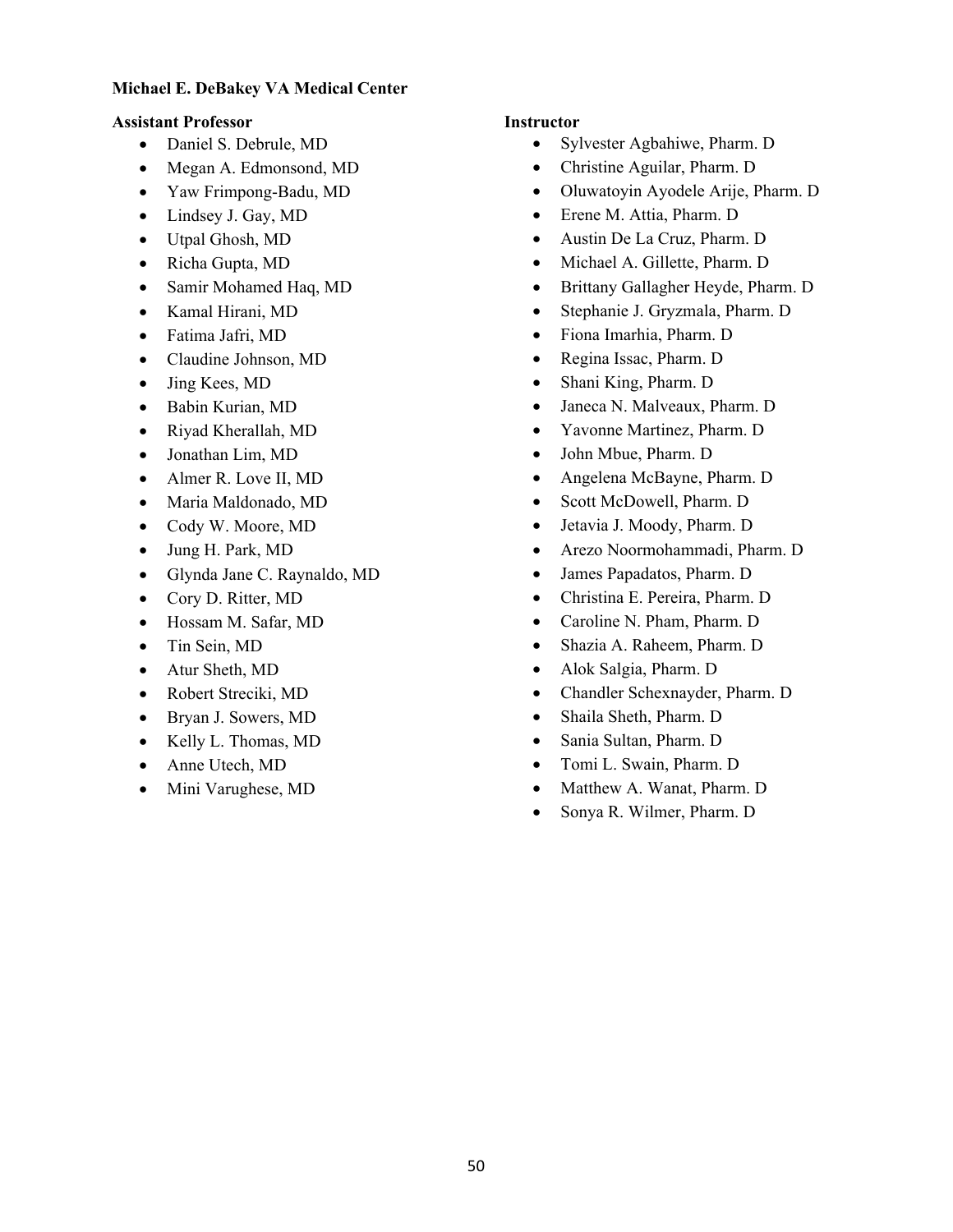## **HONORS AND ACHIEVEMENTS**

#### **Anoop Agrawal, MD**

• Recipient of the Spring 2021 WISH (Wellness Initiative Supporting Health) Grants for The Great Escape Project

#### **Salman Ahmed, MD**

- Voted by the Internal Medicine Residency Program for the Best Inpatient Wards Teaching Attending (Ben Taub)
- Voted by the Internal Medicine Residency Program for the Best Professionalism Role Model (Ben Taub)

#### **Rajeev Balchandani, MD**

• Received the Norton Rose Fulbright Faculty Excellence Award for the Spring 2021 cycle

#### **Jeffrey Bates, MD**

- Received the Norton Rose Fulbright Faculty Excellence Award for the Spring 2021 cycle
- Received the Master Clinician Award

#### **David Berman, MD**

• Received the VA I-Care Award

#### **Christopher Brann, MD**

• Awarded the GIM 2020-2021 Hospitalist of the Year Award

#### **Andrew Caruso, MD**

- Received the VA Best Inpatient Wards Teaching Award (VA)
- Received the Graduating Class of 2021 Outstanding Educators Award

#### **Jennifer Chen, MD**

• Received the COVID Superhero Award

#### **Narendra Civunigunta, MD**

• Received the Best Inpatient Wards Teaching Award (BSLMC)

#### **Priti Dangayach, MD**

• Recognized with a PEAR – Professional Educator Appreciation and Recognition Award

#### **Anna Dolgner, MD**

• Selected to serve on the ABIM Hospital Medicine Certification & Traditional MOC Item-Writing Task Force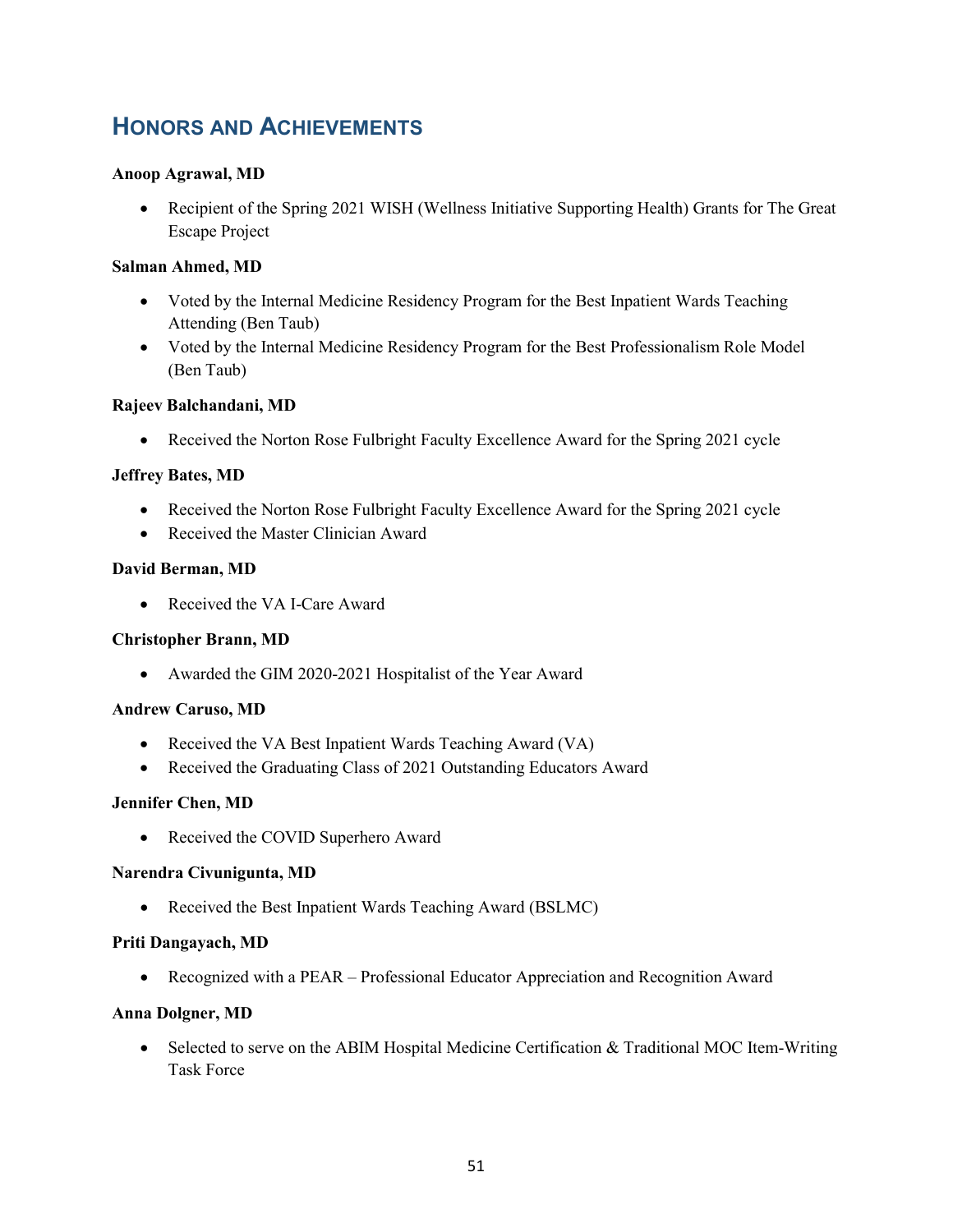#### **Rola El-Serag, MD**

• Was one of the finalists honored at the Junior League for the Greater Houston Women's Chamber of Commerce Kathryn S. Stream Award for Excellence in Women's Health

#### **Joslyn Fisher, MD, MPH**

• Awarded the 2020 recipient of the Kathryn S. Stream, PhD, Lifetime Achievement Award for Excellence in Women's Health from the Greater Houston Women's Chamber of Commerce.

#### **Cara Foldes, MD**

• Voted by the Internal Medicine Residency Program for the Best Continuity Clinic Attending (Smith Clinic)

#### **Yaw Frimpong-Badu, MD**

- Awarded the 2020-2021 Dr. Barry Goodfriend Outpatient Healer of the Year Award
- Selected by medical students for the PEAR Professional Educator Appreciation and Recognition Award

#### **Lindsey Gay, MD**

- Selected as Associate Core Clerkship Director (IM)
- Selected by medical students for the PEAR Professional Educator Appreciation and Recognition Award
- Awarded the 2020-2021 GIM Hospitalist of the Year Award (VA)
- Voted by the Internal Medicine Residency Program for the Best Inpatient Wards (VA)

#### **Allison Heinen, MD**

- Received the Power of Professionalism Award for going above and beyond in her patient care at BSLMC
- Voted by the Internal Medicine Residency Program for the Best Inpatient Wards Teaching Attending (BSLMC)

#### **Kamal Hirani, MD**

• Awarded the 2020-2021 Joseph R. Guitreau Consummate Physician Award

#### **Nadia Ismail, MD**

• Promoted to Senior Associate Dean of Curriculum

#### **Naveen Kallarackal, MD**

• Voted by the Internal Medicine Residency Program for the Best Continuity Clinic Attending (VA)



*Dr. Frimpong-Badu receiving the Dr. Barry Goodfriend Outpatient Healer of the Year Award.*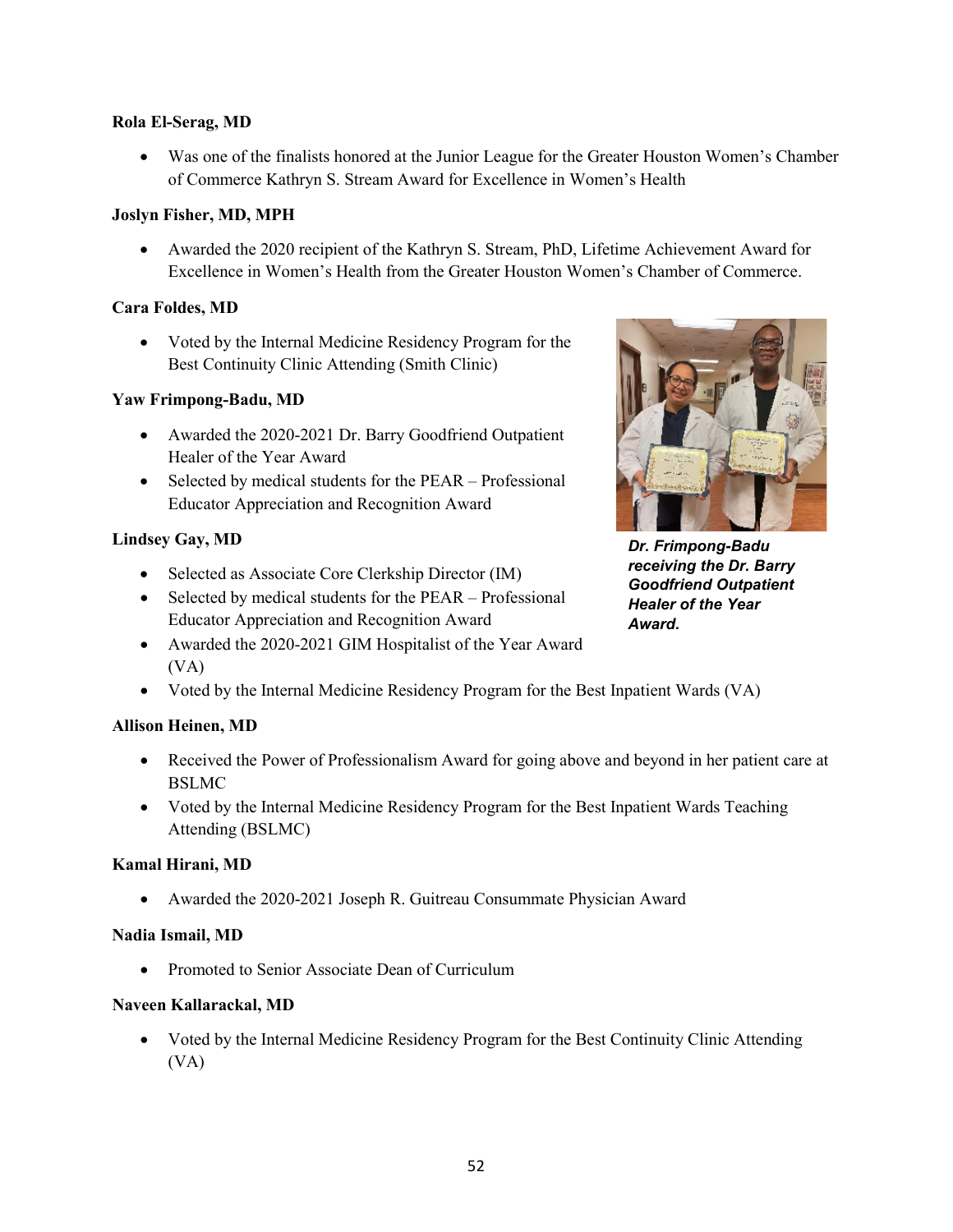#### **Sobia Khan, MD**

- Recognized by the Greater Houston Women's Chamber of Commerce as a member of their 2020 Hall of Fame
- Awarded the 2021 Star Award for Excellence in Patient Care
- Recognized by the Houston Chronicle as the "Best of the Best" general internists in Houston
- Certified in Functional Medicine by the Institute for Functional Medicine



*Dr. Sobia Khan is inducted into the Greater Houston Women's Chamber of Commerce Women's Hall of Fame 2020.*

• Chosen to receive funding by the Department of Medicine's "Scholarly Time FTE Allocation Initiative" on her project "Quality Improvement: Ensuring Correct Intake of Thyroid Hormone Medication Prior to Dose Adjustment"

#### **Maureen Kimani, MD**

• Selected as Co-Chair of the Department of Medicine Inclusion, Diversity, & Health Equity **Committee** 

#### **Erica Lescinskas, MD**

• Awarded the 2020-2021 D.A.V.E. (Dedicated Academician who Values Excellence in patient care, teaching, scholarship, and service) Award

#### **Doris Lin, MD**

• Promoted to Associate Professor

#### **Lee Lu, MD**

- Received the Best Continuity Clinic Teaching Award (Smith Clinic)
- Received the Valobra COVID Healthcare Hero Award

#### **David McCants, MD**

• Awarded the 2020-2021 Joseph R. Guitreau Consummate Physician Award

#### **Niraj Mehta, MD**

• Received the Outstanding Faculty Teachers Award chosen by Clinical Core Clerkship

#### **Meroe Morse, MD**

- Awarded the Early Career Faculty Award for Excellence in Patient Care in December 2020
- Awarded the 2020-21 Dr. Barry Goodfriend Outpatient Healer of the Year Award (Smith Clinic)



*Dr. Lee Lu receiving the Healthcare Hero Award and "Defeat the Virus" pin from Valobra Jewelers.*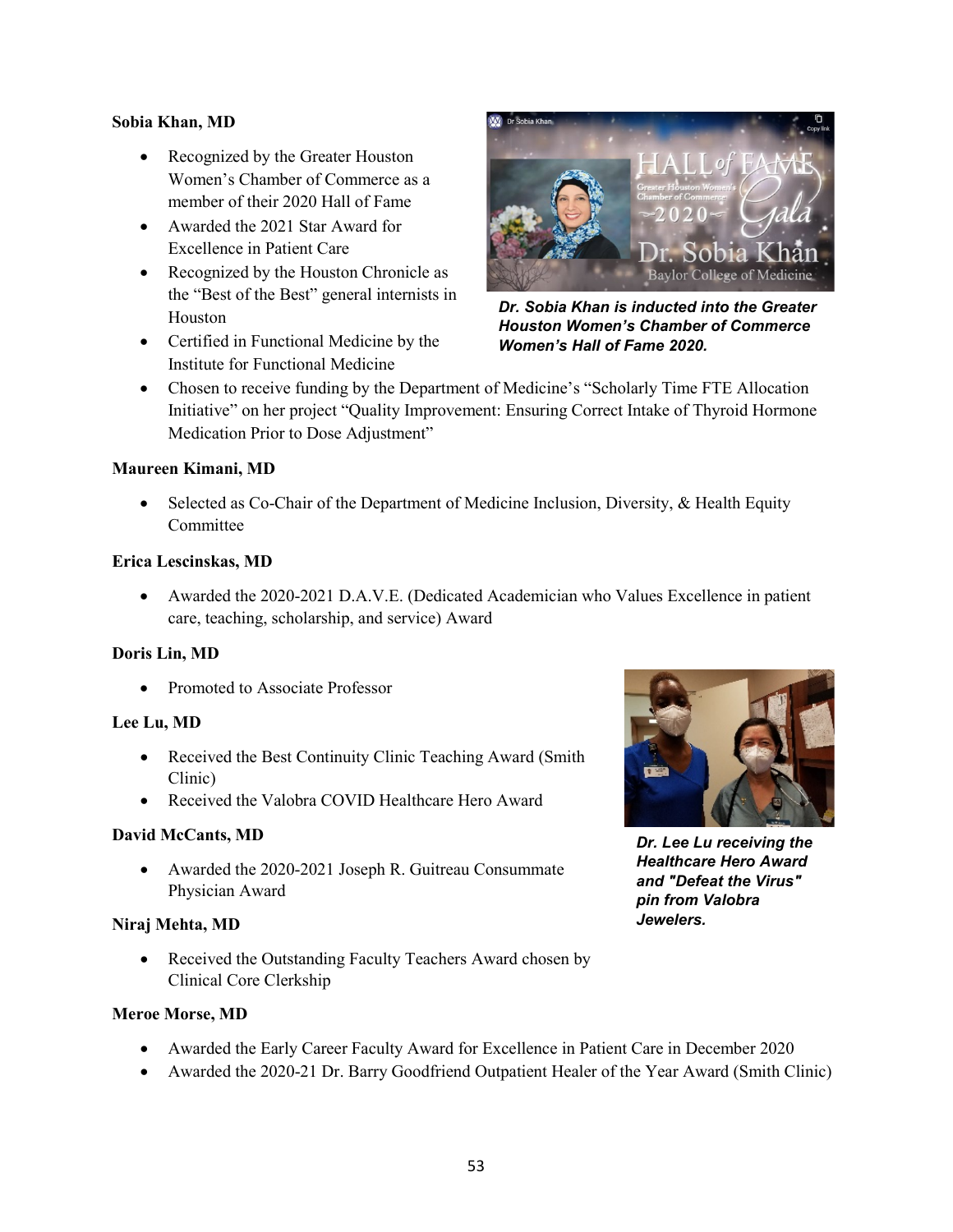• Voted by the Internal Medicine Residency Program for the Best Continuity Clinic Attending (Smith Clinic)

#### **Daniel Murphy, MD**

- Selected as a recipient of the Department of Medicine Healthcare Innovations Grant 2021 for his project "Developing Electronic Triggers to Understand Telemedicine-Related Diagnostic Errors During the COVID-19 Pandemic"
- Awarded the 2020-2021 Dr. Barry Goodfriend Outpatient Healer of the Year Award (Baylor Medicine)

#### **Wendy Podany, MD**

• Received the Best Continuity Clinic Teaching Award (VA)

#### **Vani Potluri, MD**

• Received the BCM Center for Professionalism "Power of Professionalism" Award

#### **Lee Poythress, MD**

• Promoted to Associate Dean of Student Affairs

#### **Marc Robinson, MD**

• Received the Best Inpatient Wards Teaching Award (Ben Taub)

#### **Jaime Rueda, MD**

- Received the Best Continuity Clinic Teaching Award (Smith Clinic)
- Selected Associate Program Director for the combined Internal Medicine Pediatrics Residency Program

#### **Zaven Sargsyan, MD**

• Received the Graduating Class of 2021 Outstanding Educators Award

#### **Katie Scally, MD**

• Awarded the 2020-2021 Hospitalist of the Year Award (Ben Taub)

#### **Wayne Shandera, MD**

• Awarded physician honoree for February 2021 Mission Doctors Association banquet

#### **Stephanie Sherman, MD**

- Received the John P. McGovern Outstanding Teacher Award in the Clinical Year Award
- Received the Graduating Class of 2021 Outstanding Educators Award
- Selected to be Editor of the New England Journal of Medicine's Images in Clinical Medicine

#### **Isabel Valdez, MPAS, PA-C**

• Awarded the 2021 Star Award for Excellence in Patient Care